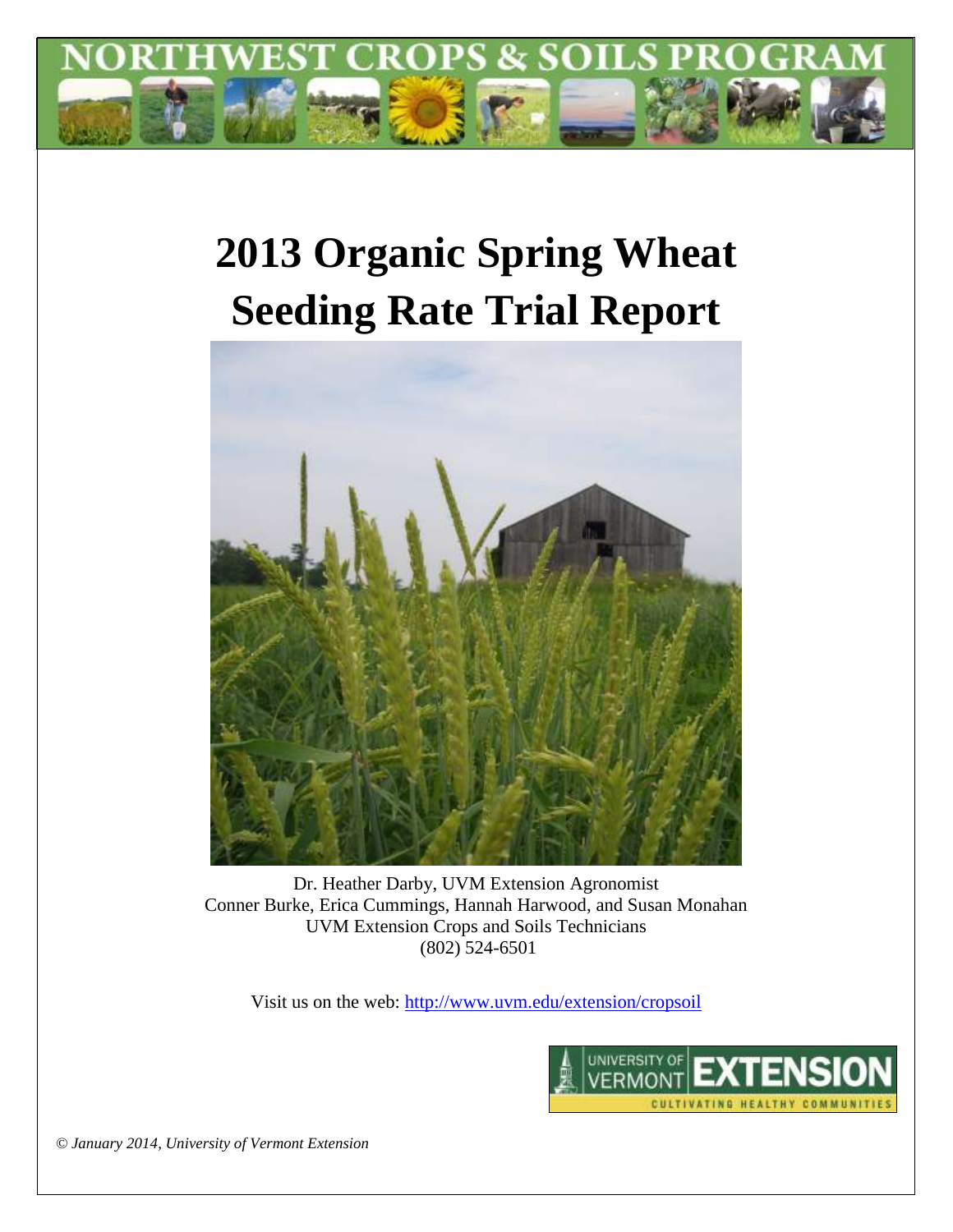#### **2013 ORGANIC SPRING WHEAT SEEDING RATE TRIAL REPORT**

Dr. Heather Darby, University of Vermont Extension [Heather.Darby\[at\]uvm.edu](mailto:Heather.Darby@uvm.edu)

Throughout Vermont and the Northeast, the demand for local organically grown wheat continues to rise. Due to this demand, there has been a renewed interest by producers to add wheat into their crop rotations. Several producers have asked questions about the best agronomic practices for cultivating organic spring wheat. As a result, University of Vermont Extension has been developing best agronomic practices for wheat production in the Northeast. Seeding rates can influence weed populations as well as overall yield and quality. The purpose of this trial was to determine optimum seeding rates for organic spring wheat in Vermont.

### **MATERIALS AND METHODS**

In April 2013, an organic spring wheat seeding rate trial was established at the Borderview Research Farm in Alburgh, Vermont. The experimental plot design was a randomized complete block with four replications. The seedbed at the Alburgh location was prepared by conventional tillage methods. All plots were managed with practices similar to those used by producers in the surrounding areas (Table 1). The previous crop planted in the site was corn. In March 2013, the field was disked and spike tooth harrowed to prepare for planting. The plots were seeded with a Kincaid Cone Seeder on 23-Apr at seeding rates of 50, 75, 100, 125, 150, 175 or 200 lbs ac<sup>-1</sup> with hard red spring wheat (var. 'Barlow'). Plot size was 7' x  $20^\circ$ .

| <b>Trial information</b>       | Alburgh, VT                                 |  |  |
|--------------------------------|---------------------------------------------|--|--|
|                                | <b>Borderview Research Farm</b>             |  |  |
| Soil type                      | Benson rocky silt loam                      |  |  |
| <b>Previous crop</b>           | Corn                                        |  |  |
| Seeding Rates (lbs $ac^{-1}$ ) | 50, 75, 100, 125, 150, 175 & 200            |  |  |
| <b>Row spacing (in)</b>        | 6                                           |  |  |
| <b>Replicates</b>              | 4                                           |  |  |
| <b>Planting date</b>           | $23$ -Apr                                   |  |  |
| <b>Harvest date</b>            | $30$ -Jul                                   |  |  |
| Harvest area (ft)              | 5 x 20                                      |  |  |
| <b>Tillage operations</b>      | Fall plow, spring disk & spike tooth harrow |  |  |

**Table 1. General plot management of the spring wheat seeding rate trial.**

Populations were measured on 22-May by taking two, 0.3 meter plant counts per plot. Grain plots were harvested at the Alburgh site with an Almaco SPC50 plot combine on 30-Jul, the harvest area was 5' x 20'. In addition, grain moisture, test weight and yield were calculated.

Following harvest, seed was cleaned with a small Clipper cleaner (A.T. Ferrell, Bluffton, IN). An approximate one pound subsample was collected to determine quality. Quality measurements included standard testing parameters used by commercial mills. Test weight was measured by the weighing of a known volume of grain. Generally the heavier the wheat is per bushel, the higher baking quality. The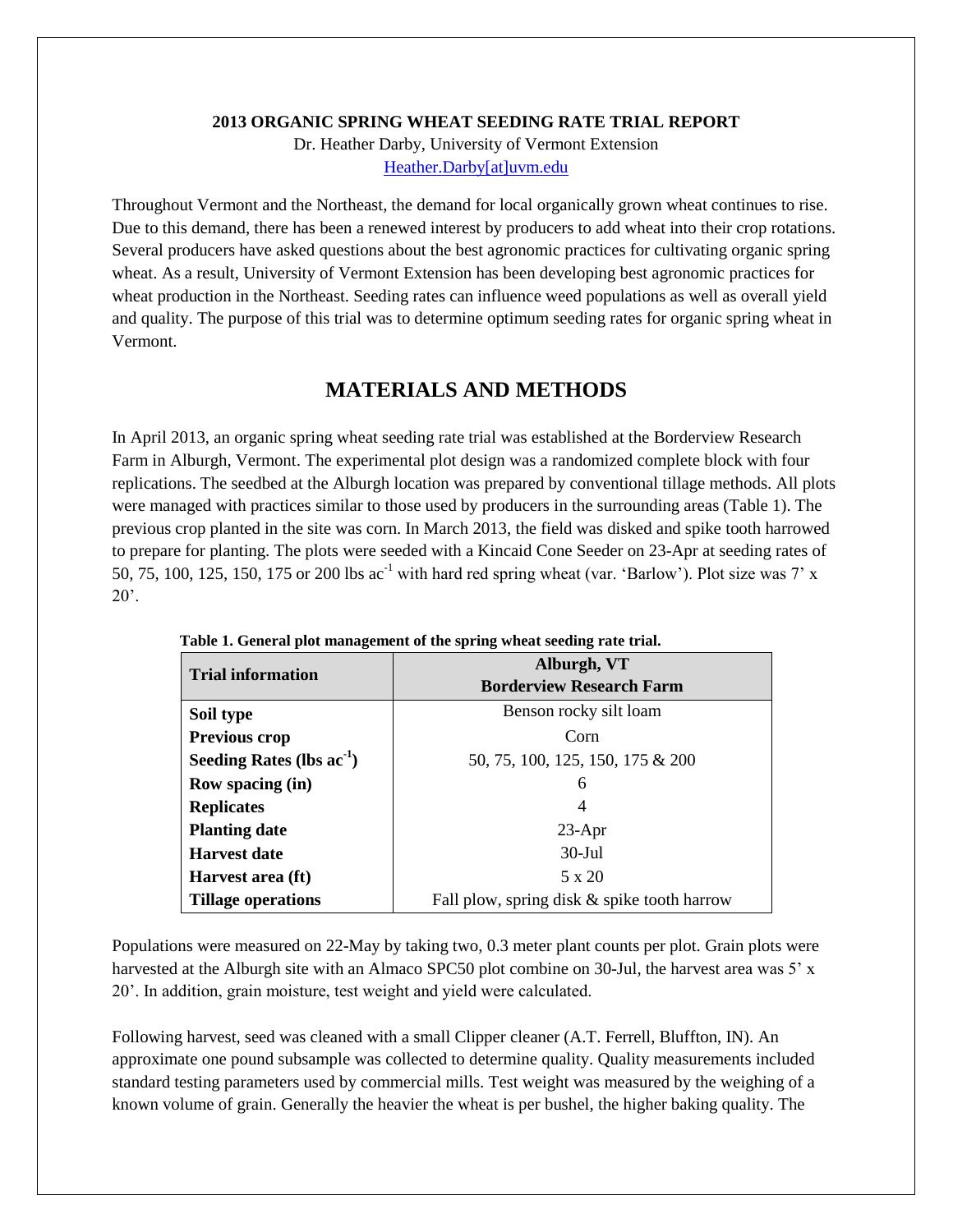acceptable test weight for bread wheat is 56-60 lbs per bushel. Once test weight was determined, the samples were then ground into flour using the Perten LM3100 Laboratory Mill. At this time, flour was evaluated for its protein content and falling number. Grains were analyzed for protein content using the Perten Inframatic 8600 Flour Analyzer. Grain protein affects gluten strength and loaf volume. Most commercial mills target 12-14% protein. Protein was calculated on a 12% moisture basis. The determination of falling number (AACC Method 56-81B, AACC Intl., 2000) was measured on the Perten FN 1500 Falling Number Machine. The falling number is related to the level of sprout damage that has occurred in the grain. It is measured by the time it takes, in seconds, for a stirrer to fall through a slurry of flour and water to the bottom of the tube. Falling numbers greater than 350 indicate low enzymatic activity and sound quality wheat. A falling number lower than 200 indicates high enzymatic activity and poor quality wheat.

All data was analyzed using a mixed model analysis where replicates were considered random effects. The LSD procedure was used to separate seeding rate means when the F-test was significant  $(P< 0.10)$ .

Variations in yield and quality can occur because of variations in genetics, soil, weather and other growing conditions. Statistical analysis makes it possible to determine whether a difference among varieties is real or whether it might have occurred due to other variations in the field. At the bottom of each table, a LSD value is presented for each variable (e.g. yield). Least Significant Differences at the 10% level of probability are shown. Where the difference between two varieties within a column is equal to or greater than the LSD value at the bottom of the column, you can be sure in 9 out of 10 chances that there is a real difference between the two varieties. In the example below, variety A is significantly different from variety C, but not from variety B. The difference between A and B is equal to 725, which is less than the LSD value of 889. This means that these varieties did not differ in yield. The difference between A and C is equal to 1454, which is greater than the LSD value of 889. This means that the yields of these varieties were significantly different from one another. The asterisk indicates that variety B was not significantly lower than the top yielding variety.

| <b>Variety</b> | Yield |
|----------------|-------|
| A              | 3161  |
| B              | 3886* |
| C              | 4615* |
| LSD            | 889   |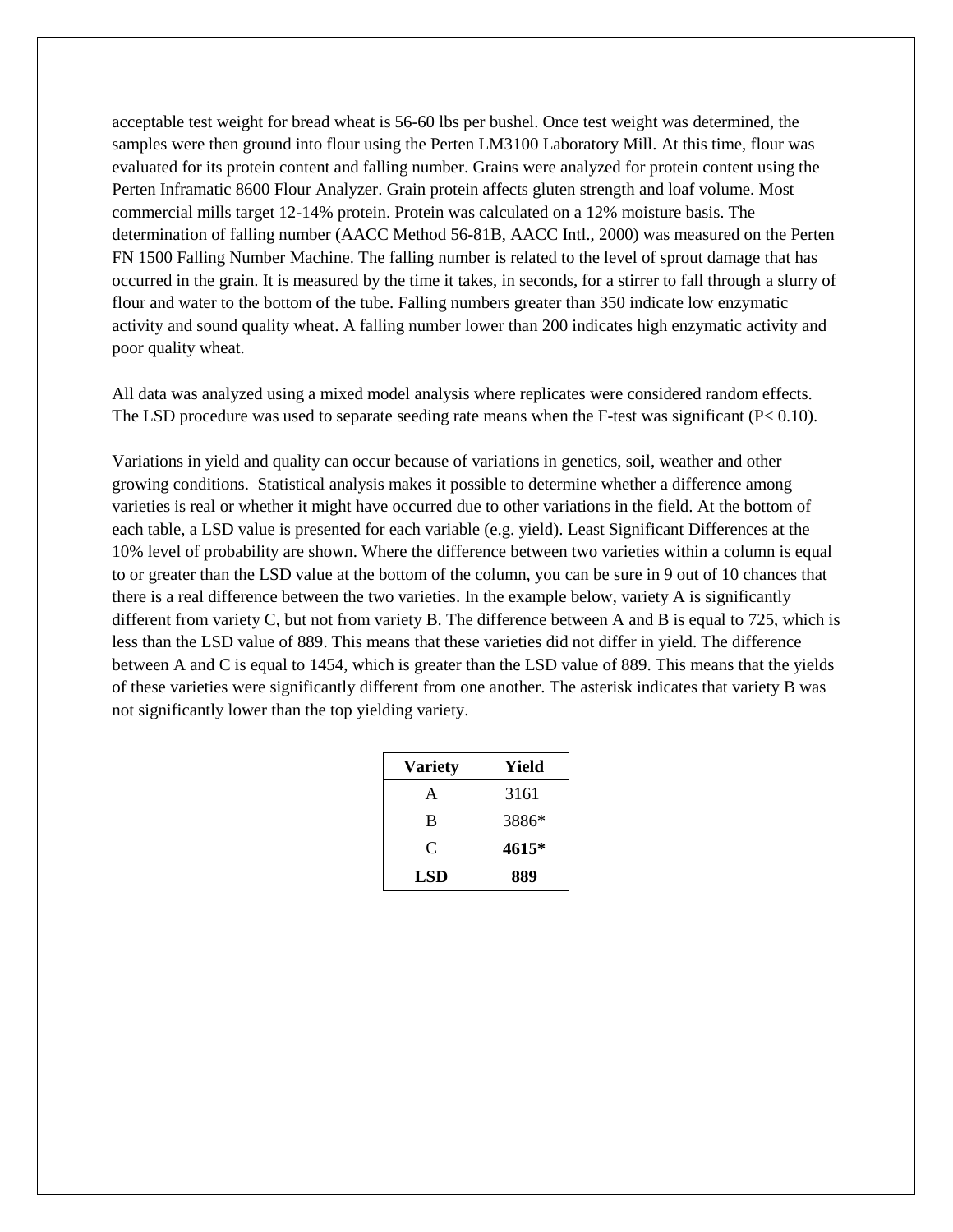## **RESULTS AND DISCUSSION**

Seasonal precipitation and temperatures were recorded with a Davis Instruments Vantage pro2 with Weatherlink data logger on site in Alburgh, VT (Table 2). The spring wheat growing season this year experienced normal temperatures and above average rainfall, especially in the month of June. From April to July there was an accumulation of 3398 Growing Degree Days (GDDs) in Alburgh, VT, which is 45 GDDs higher than the 30 year average.

| тамк 2. генірегани сана ріссірінной запішагу тог тимаген, у ту 2010. |        |      |                   |         |
|----------------------------------------------------------------------|--------|------|-------------------|---------|
| Alburgh, VT                                                          | April  | May  | June              | July    |
| Average temperature $({}^{\circ}F)$                                  | 43.6   | 59.1 | 64                | 71.7    |
| Departure from normal                                                | $-1.2$ | 2.7  | $-1.8$            | 1.1     |
|                                                                      |        |      |                   |         |
| Precipitation (inches)                                               | 2.12   | 4.79 | $9.23 \text{ }$ + | 1.89    |
| Departure from normal                                                | $-0.7$ | 1.34 | 5.54              | $-2.26$ |
|                                                                      |        |      |                   |         |
| Growing Degree Days (base 32°F)                                      | 348    | 848  | 967               | 1235    |
| Departure from normal                                                | $-36$  | 91   | $-47$             | 37      |

| Table 2. Temperature and precipitation summary for Alburgh, VT, 2013. |  |  |  |
|-----------------------------------------------------------------------|--|--|--|
|-----------------------------------------------------------------------|--|--|--|

Based on weather data from Davis Instruments Vantage pro2 with Weatherlink data logger.

Historical averages for 30 years of NOAA data (1981-2010).

ⱡ June 2013 precipitation data based on National Weather Service data from cooperative stations in South Hero, VT.

Plant populations per acre were not statistically different across all seeding rates (Table 3). The highest plant population was at the seeding rate of  $175 \text{ lbs}$  ac<sup>-1</sup>  $(1,395,281$  plants per acre), for the second consecutive year. Surprisingly, the seeding rate of 100 lbs  $ac^{-1}$  had the lowest plant population with 1,003,922 plants per acre. "Lower" plant population in high seeding rate treatments may be the result of high plant density causing smothering of plants.

| <u>raoic of impact of security rate on plant populations, riloal gilly a</u> |                  |  |  |  |
|------------------------------------------------------------------------------|------------------|--|--|--|
| Seeding rate                                                                 | Plant population |  |  |  |
| lbs $ac^{-1}$                                                                | $ac^{-1}$        |  |  |  |
| 50                                                                           | 1,089,000        |  |  |  |
| 75                                                                           | 1,216,617        |  |  |  |
| 100                                                                          | 1,003,922        |  |  |  |
| 125                                                                          | 1,148,555        |  |  |  |
| 150                                                                          | 1,259,156        |  |  |  |
| 175                                                                          | 1,395,281        |  |  |  |
| 200                                                                          | 1,276,172        |  |  |  |
| LSD(0.10)                                                                    | <b>NS</b>        |  |  |  |
| Trial mean                                                                   | 1,198,386        |  |  |  |

#### **Table 3. Impact of seeding rate on plant populations, Alburgh, VT.**

Values shown in **bold** are of the highest value or top performing.

NS - None of the varieties were significantly different from one another.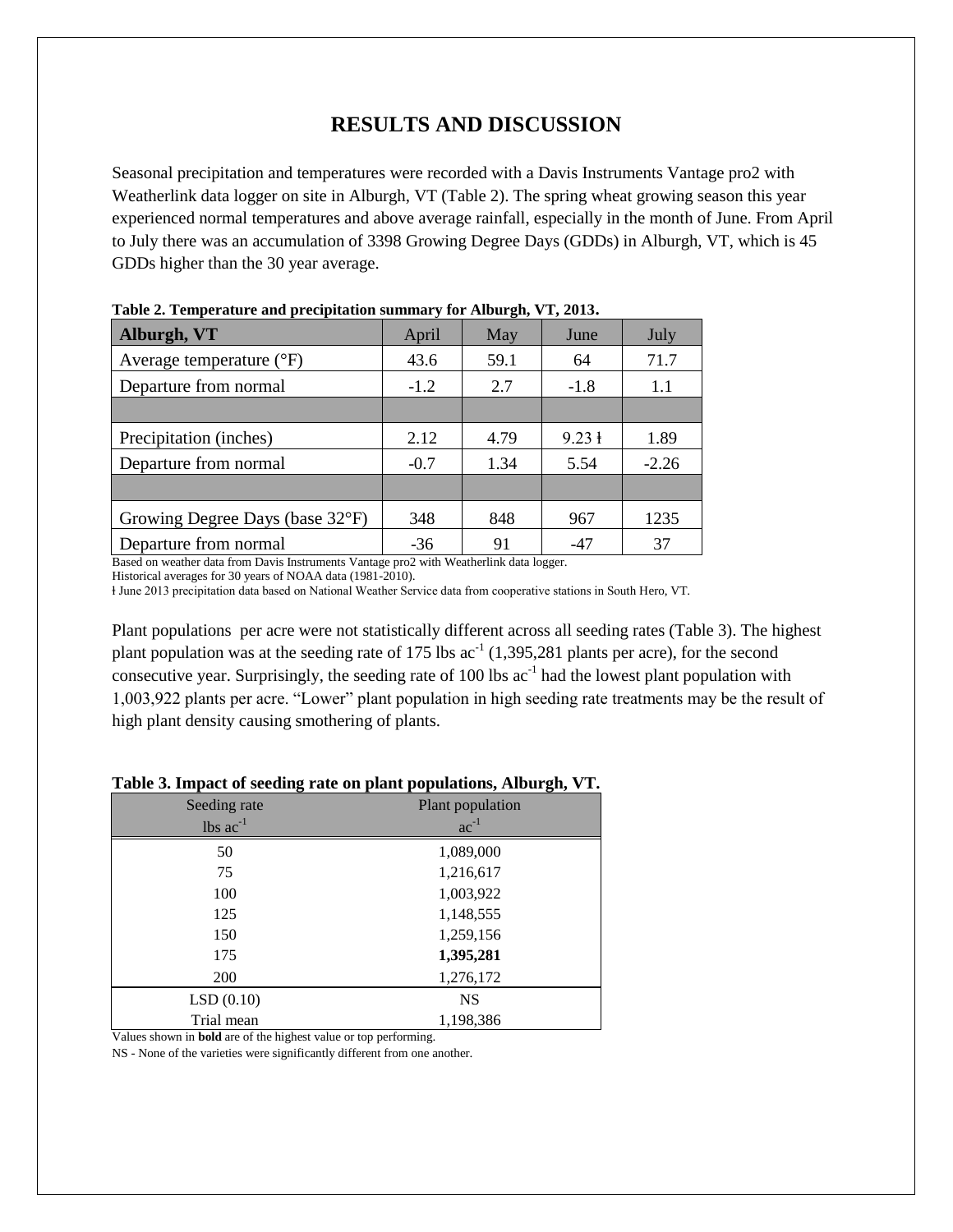Seeding rate did not significantly impact grain yields, grain moisture, and test weights (Table 4). The highest yielding seeding rate was 150 lbs  $ac^{-1}$  (1777 lbs  $ac^{-1}$ ). Not surprisingly, the lowest yielding seeding rate was 50 lbs  $ac^{-1}(1244 \text{ lbs } ac^{-1})$ ; however, the second lowest yeilding seeding rate was 175 lbs  $ac^{-1}(1341 \text{ lbs}^{-1})$  (Figure 1). The seeding rates did not significantly impact CP or falling number. All of the seeding rates had protein levels slightly higher then industry standards of 12-14% . All of the falling numbers were above 250 seconds. All seeding rates had DON numbers higher then the cut off for human consumption of 1 part per million (ppm), but lower then the cut off for feed of 10 ppm.

Early planting of wheat allowed all seeding rates to establish prior to significant weed growth. This may have led to all seeding rates having similar yields and quality.

| Seeding rate                  | Yield<br>@13.5%<br>moisture   | Moisture  | Test weight                        | $77 - 17$<br>Crude protein<br>@12%<br>moisture | Falling number | <b>DON</b> |
|-------------------------------|-------------------------------|-----------|------------------------------------|------------------------------------------------|----------------|------------|
| $\text{ lbs } \text{ac}^{-1}$ | $\text{lbs}$ ac <sup>-1</sup> | $\%$      | $\frac{1}{5}$ lbs bu <sup>-1</sup> | $\%$                                           | seconds        | ppm        |
| 50                            | 1244                          | 16.3      | 55.5                               | 14.5                                           | 347            | 5.0        |
| 75                            | 1614                          | 17.7      | 54.8                               | 15.4                                           | 308            | $4.2*$     |
| 100                           | 1371                          | 16.2      | 53.3                               | 14.8                                           | 340            | $4.2*$     |
| 125                           | 1542                          | 15.9      | 57.3                               | 15.0                                           | 325            | 4.8        |
| 150                           | 1777                          | 17.4      | 57.5                               | 15.4                                           | 327            | $3.6*$     |
| 175                           | 1341                          | 17.6      | 56.5                               | 15.8                                           | 293            | $3.6*$     |
| 200                           | 1564                          | 15.5      | 56.9                               | 14.9                                           | 319            | 4.7        |
| LSD(0.10)                     | <b>NS</b>                     | <b>NS</b> | <b>NS</b>                          | <b>NS</b>                                      | <b>NS</b>      | 0.74       |
| Trial mean                    | 1493                          | 16.6      | 55.9                               | 15.1                                           | 323            | 4.3        |

#### **Table 4. The impact of seeding rate on wheat harvest and quality, Alburgh, VT.**

Values shown in **bold** are of the highest value or top performing.

\*Treatments that did not perform significantly lower than the top-performing treatment in a particular column are indicated with an asterisk. NS - None of the varieties were significantly different from one another.